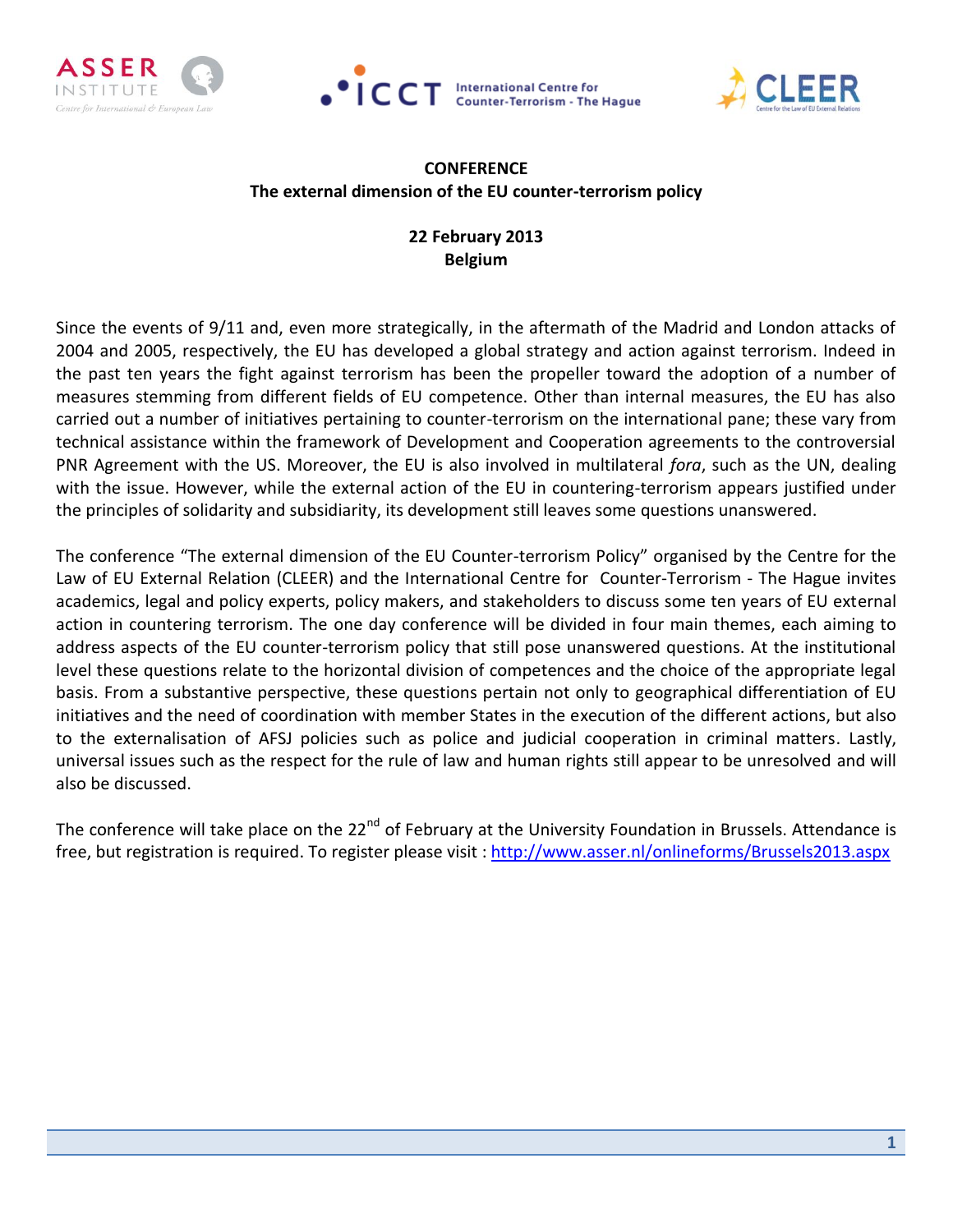





### **Programme**

08.45 – 09.15 Registration 09.15 – 09.30 Word of Welcome

09.30 – 10.00 **Keynote speech**: The emergence of the EU as a global actor in the fight against terrorism. Policy strategies and institutional challenges, *Prof. Jörg Monar, university of Sussex and College of Europe, Bruges*  (confirmed)

### **Panel One**

## **An institutional challenge: the development and implementation of a single external policy** Chair: Claudio Matera (T.M.C. Asser Instituut and ICCT – The Hague)

- 10.00 10.15 The development of a single counter terrorism policy in the external action of the EU: the role of the Council, *Jenö Czuczai, College of Europe (Bruges) and Legal Service of the Council of the EU*
- 10.15 10.30 The role of DG Home in synergizing internal and external aspects of the EU counter-terrorism policy and actions, *Ms. Marie-Ange Balbinot, Head of Sector, Unit : Fight against terrorism*
- 10.30 10.45 The role of the Counter-terrorism coordinator and the different ambits of EU external relations, *Mr. O. Russ*, *Office of the EU Counter-Terrorism Coordinator* (confirmed)
- 10.45 11.00 More than an implementing agency: The role of the EEAS in the development and execution of the EU's agenda to counter-terrorism globally, *Mr. Tim Jones, EEAS, MD VI, Global and multilateral issues (confirmed)*

### **11.00 – 11.30 Debate 11.30 – 11.45 Coffee/Tea**

## **Panel Two**

# **Police and judicial cooperation in the external dimension of the fight against terrorism** Chair: Dr. E. Herlin – Karnell (Vrije Universiteit Amsterdam, CLEER) (*confirmed)*

- 11.45 12.00 The External dimension of EU Counter-terrorism policy in the fields of Police cooperation and Criminal law, *Speaker TBA*
- 12.00 12.15 The fight against terrorism and the role of EUROJUST: cooperation with third countries, *Ms. Michèle Coninsx (President of Eurojust and Head of Counter-terrorism)* (*confirmed)*
- 12.15 12.30 The fight against terrorism and the role of Europol: cooperation with third countries, *Mr Sean Griffin (Counter-Terrorism Unit EUROPOL)* (confirmed)